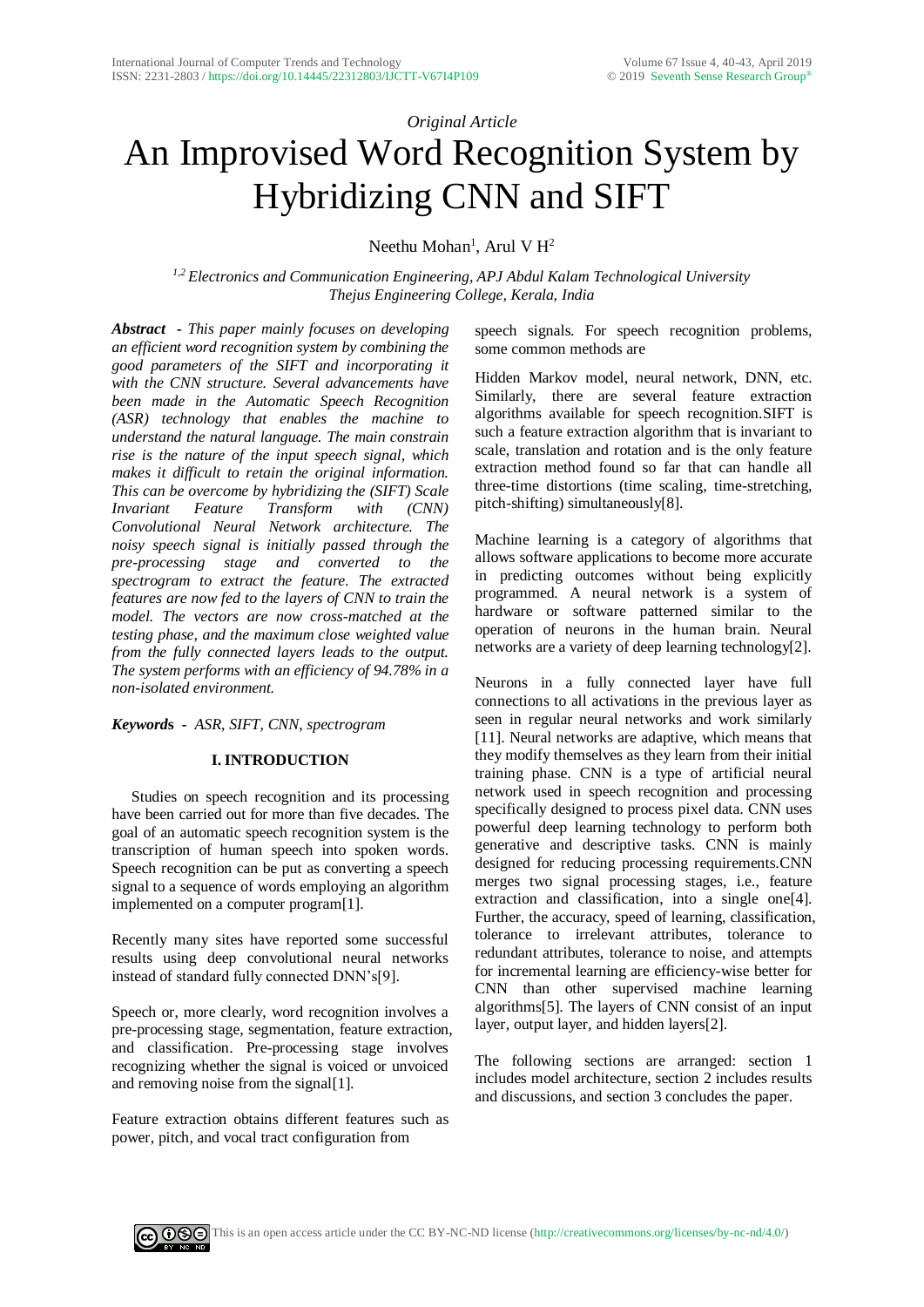#### **II. MODEL ARCHITECTURE**

 The model proposed here is an improvised architecture for word or speech recognition by hybridizing the advantages of both CNN and SIFT for pre-processing, feature extraction, and classification.

#### *A. Hybridized CNN and SIFT*

 The database of the speech signal is created in a non-isolated noisy environment. In the pre-processing stage, the signal is made free from noise. This is done by filtering and windowing. The speech signal is then converted into its corresponding spectral components. Hence, the output is the spectrogram of each speech signal in the database.

The spectrogram of each signal or sound wave obtained is a digital image, a greyscale image with pixel values varying between 0 to 255. The spectrogram of each audio wave is then fed into SIFT for feature extraction. The output vectors of SIFT are then fed as input to CNN for further training and testing.

#### *B. SIFT Architecture*

 SIFT is an algorithm used for extracting features from images in image recognition or image processing[7].SIFT uses Gaussian filtering for smoothing the original image[10]. Each signal recorded in a noisy environment is converted into its corresponding spectral components, i.e., its frequency domain. Hence the spectrogram of the entire database is generated. This spectrogram is generated since SIFT algorithm extracts distinctive invariant features from digital images in a way invariant to scale, translation and rotation. Let the spectrogram of each audio signal be denoted as  $I(x,y)$ .

The spectrogram is smoothened by noise removal before the images are provided to SIFT for feature extraction. Then the noise removed spectrogram of each audio signal was given to SIFT for feature extraction. The image of each spectrogram is first used to generate the scale space for SIFT. After that, the LOG approximation is done to find key points in the image.

The next step is to compute the local maxima or minima and find the subpixel maxima or minima. The key points with contrast less than a certain pixel value are rejected to get rid of low contrast features.

Next, SIFT calculates the keypoint orientations. The last step includes generating features. These extracted SIFT features are stored as digital images, say  $L(x,y)$ . Hence, the entire database for all the audio signals is created. These features generated are stored as greyscale images, and the features extracted are pixel values that differ according to the keypoint extraction. Figure 1 shows the SIFT algorithm.



**Fig. 1 Feature extraction using SIFT**

#### *C. Convolutional Neural Network*

The output of SIFT algorithm  $(L(x,y))$  is provided to CNN (Convolutional Neural Network) for further classification. CNN provides a better method of using the information in the training set to build multiple layers of non-linear feature detectors[6]. CNN merges the two feature extraction and classification stages, reducing the processing requirements[4]. But we still use SIFT for feature extraction because algorithms like CNN require feature maps of the same size as inputs. Else it would require an initial stage of resampling and quantization which reduces the algorithm's flexibility in large-scale speech perception. This issue is solved in SIFT because SIFT can handle feature maps of different sizes. Hence the initial resampling and quantization required in CNN can be avoided here. Hence SIFT is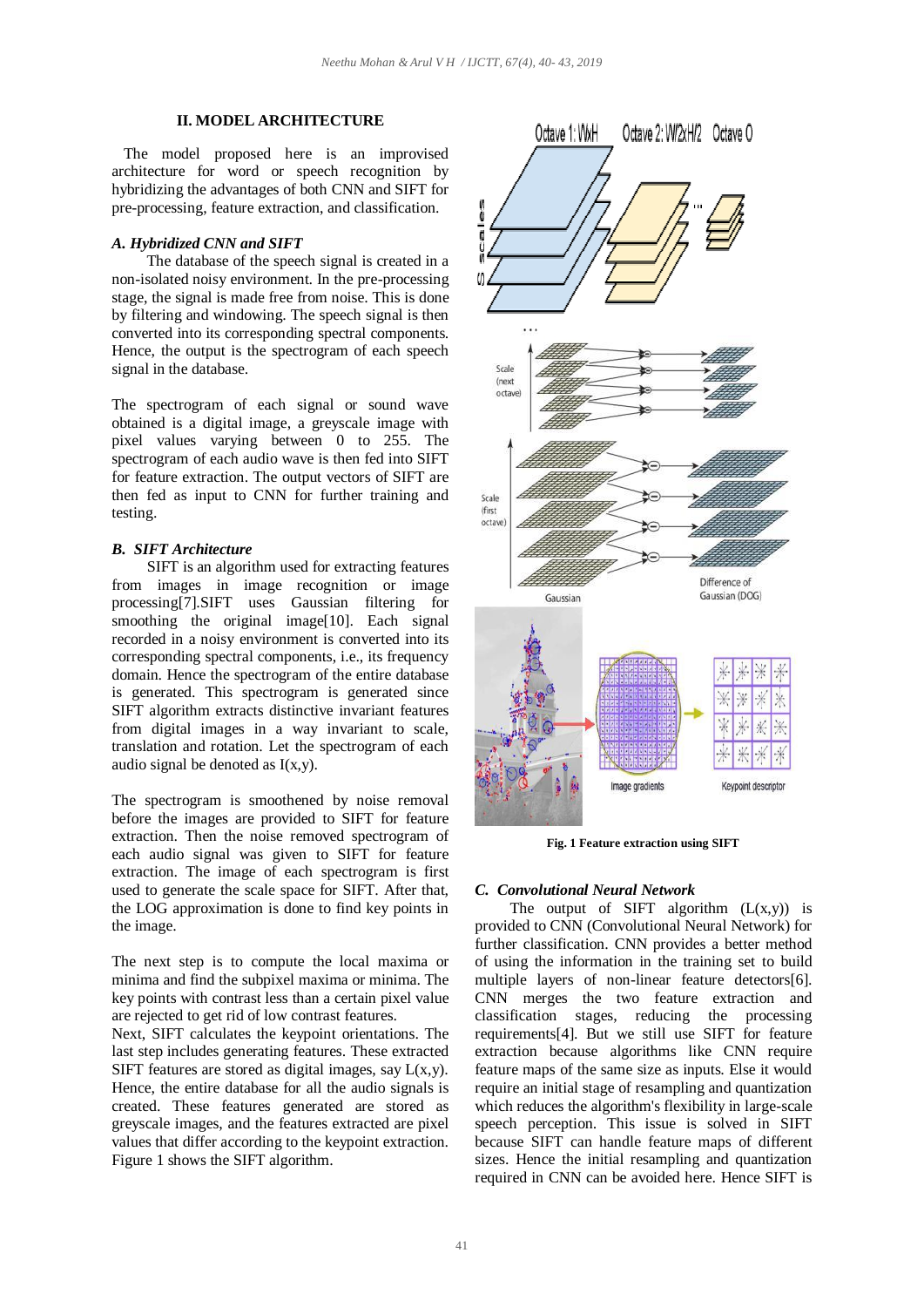more flexible since it is invariant to scale, rotation, and translation[3]. The first need is to prepare the CNN layers for classification using CNN.



#### **Fig. 2 CNN Architecture**

Suppose K is the total number of feature maps. Each hidden layer of CNN has several units, each of which takes all outputs of the lower layer as input, multiplies them by a weight vector, sums the result, and passes it through a non-linear activation function such as sigmoid or tanh as given below[1]:

$$
O_i^{(l)} = \sigma \left( \sum_j O_j^{(l-1)} w_{j,i}^{(l)} + w_{o,i}^{(l)} \right) \tag{1}
$$

 $O_i^{(l)}$  denotes the output of the i-th unit in the *l*th layer.  $w_{j,i}^{(l)}$  denotes connecting weights from the j-th unit in layer *l*-1 to the i-th unit in the *l*th layer.  $w_{o,i}^{(l)}$  is a bias added to the i-th unit and  $\sigma(x)$  is a non-linear activation function[1].

 $O_i$  for ( $i = 1, 2, 3, \dots, K$ ), is connected to many feature maps; say J number of feature maps.  $O_i$  is also connected to  $w_{i,j}$  ( $i = 1,2,3,...K$  and  $j = 1,2,3,...J$ ). Each unit of one feature map in the convolution layer can be computed as;

$$
q_{j,m} = \sigma \left( \sum_{\substack{i=1 \ i>1}}^K \sum_{n=1}^F O_{i,n+m-1} w_{i,j,n} + w_{o,j} \right) \tag{2}
$$
  
(j = 1,2,3......j[1].

The purpose of the pooling layer is to reduce the resolution of feature maps. The pooling function is independently applied to each convolution feature map [1]. In the proposed system, maximum pooling is done. The max-pooling is done as

$$
P_{j,m} = \max_{n=1}^{G} q_{i,(m-1)*s+n} \quad (3)
$$

Here G is the pooling size, and S is the stride size(overlapping adjacent pooling windows)[1].

The approach proposed four convolutional layers, two pooling layers, and three fully-connected layers.

Are constructed. Figure 2 represents the CNN architecture proposed in this paper.

#### *D. Database*

 The database consists of sound waves of different pitches and frequencies of people aged 25 to 40 who speak out the words "stop" and "tree ."This database is taken from Tensor Dataflow. Seven hundred samples of word tree and 500 samples of word stop are taken for testing and training. Each sound wave is converted to its corresponding spectrogram image and stored as a greyscale image in the database.

#### **III. RESULTS AND DISCUSSIONS**

 The output of SIFT has greyscaled images with pixel values ranging between 0-255, each of which is processed out as 8x8 vector blocks. These feature maps are again stored as greyscale images of size 200x88. This is then given to the convolutional layer of CNN, having a convolving filter of size 8x8 and 16 layers. This is to capture major changes in images. Further, 3 more convolutional layers are patterned, each of which has a 3x3 filter with 32 layers, 64 layers, and 128 layers. Between the four convolutional layers, two pooling layers of size 2x2 are patterned for maximum pooling. Three fully connected layers (200,100, and 2, respectively) are designed to provide information about convolutional layers and pooling layers. The third fully connected layer gives the classified output. The iteration accuracy is 94.78%, i.e., the hybridized system works with an overall accuracy of 94.78%.

Table 2 shows the classification accuracy of different recognition modules in speech recognition using CNN alone. Hence, the result shows that the accuracy is not more than 83.9% for different recognition modules. The system proposed in this paper gives a classification accuracy of 94.8%.